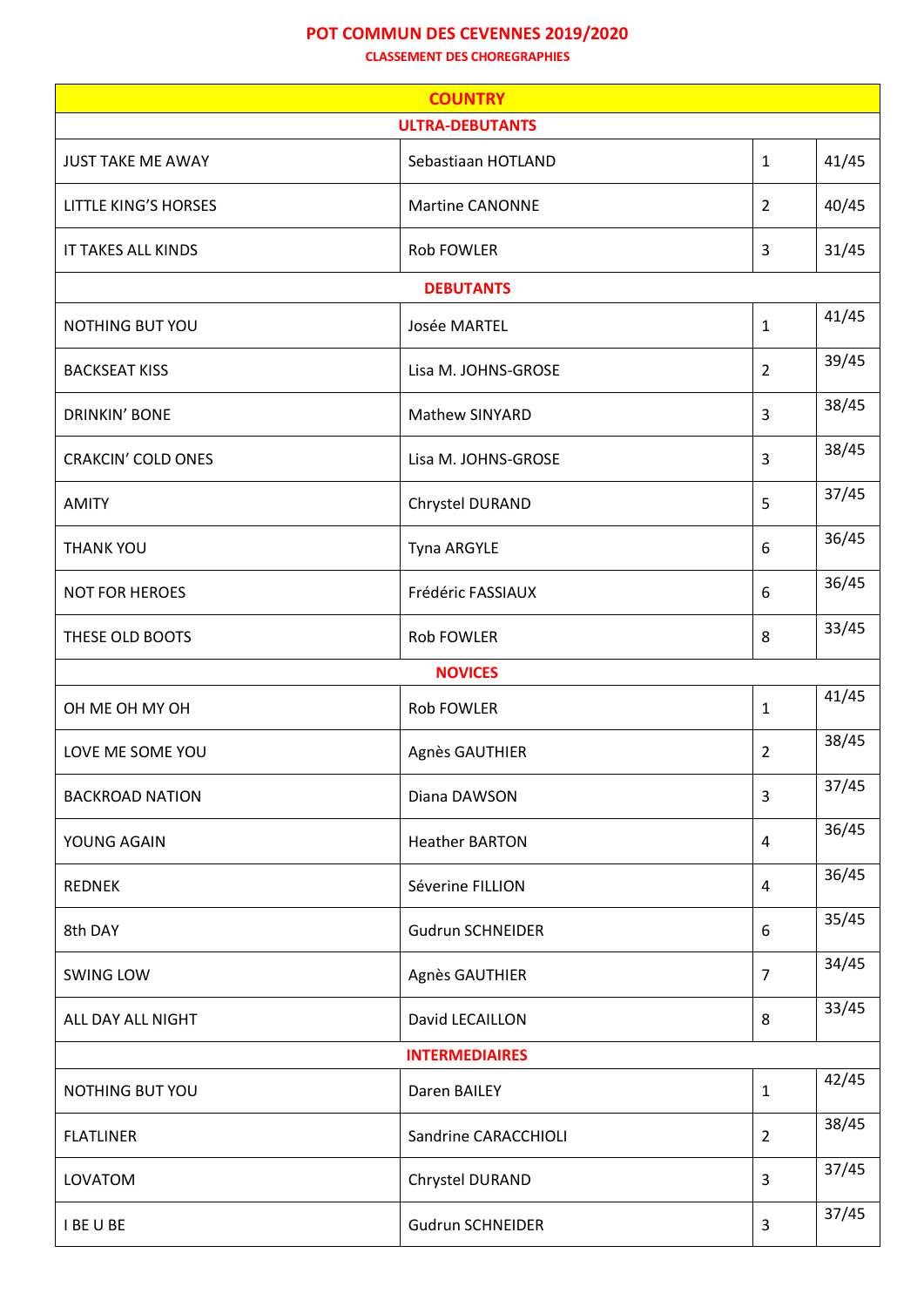| BOUND TA GIT DOWN      | Rob FOWLER                         |   | 36/45 |
|------------------------|------------------------------------|---|-------|
| <b>FAVORITE BOUNDS</b> | Séverine FILLION - Chrystel DURAND | b | 32/45 |
| <b>WHATEVER</b>        | Algaly LOFANA - Manu SANTOS        |   | 28/45 |

| <b>CATALAN</b>         |                                |                |       |  |
|------------------------|--------------------------------|----------------|-------|--|
|                        | <b>NOVICES</b>                 |                |       |  |
| <b>TOUCH OF HEAVEN</b> | <b>Silvia Denise STAITI</b>    | $\mathbf{1}$   | 37/45 |  |
| <b>DA VINCI</b>        | Gabi IBANEZ - Paqui MONROY     | $\mathbf{1}$   | 37/45 |  |
|                        | <b>INTERMEDIAIRES</b>          |                |       |  |
| <b>SAVE HEAVEN</b>     | Séverine FILLION - Bruno MOREL | 1              | 35/45 |  |
|                        | <b>CELTIQUES</b>               |                |       |  |
|                        | <b>DEBUTANTS</b>               |                |       |  |
| OFF THE BEATEN TRACK   | Gary O'REILLY                  | $\mathbf{1}$   | 41/45 |  |
|                        | <b>NOVICES</b>                 |                |       |  |
| <b>CELTIC OMNIA</b>    | Noria MERCIER                  | $\mathbf{1}$   | 39/45 |  |
|                        | <b>INTERMEDIAIRES</b>          |                |       |  |
| <b>JIMMY WARDS</b>     | Agnès GAUTHIER                 | $\mathbf{1}$   | 39/45 |  |
| ROUNDTABLE             | Anna Léa LABRIT                | $\overline{2}$ | 35/45 |  |
|                        | <b>NEWLINE</b>                 |                |       |  |
|                        | <b>DEBUTANTS</b>               |                |       |  |
| <b>CRAZY</b>           | Mathieu L'HUILIER              | $\mathbf{1}$   | 35/45 |  |
| OK WITH ME             | Michelle RISLEY                | $\overline{2}$ | 30/45 |  |
| <b>NOVICES</b>         |                                |                |       |  |
| EYES ON YOU            | J. M. BELLOQUE - Daniel TREPT  | $\mathbf{1}$   | 41/45 |  |
| <b>ALWAYS REMEMBER</b> | David LINGER                   | $\overline{2}$ | 34/45 |  |
| LOYAL TO ME            | Magali CHABRET                 | $\overline{3}$ | 25/45 |  |
|                        | <b>INTERMEDIAIRES</b>          |                |       |  |
| <b>WAVES OF LOVE</b>   | Gary O'REILLY                  | $\mathbf{1}$   | 41/45 |  |
| I DO TOO               | <b>Guy DUBE</b>                | $\overline{2}$ | 36/45 |  |
| <b>PARTNER</b>         |                                |                |       |  |
| <b>DEBUTANTS</b>       |                                |                |       |  |
| E & J SWING            | Dj Dan & Winette MILLER        | $\mathbf{1}$   | 38/45 |  |
|                        |                                |                |       |  |